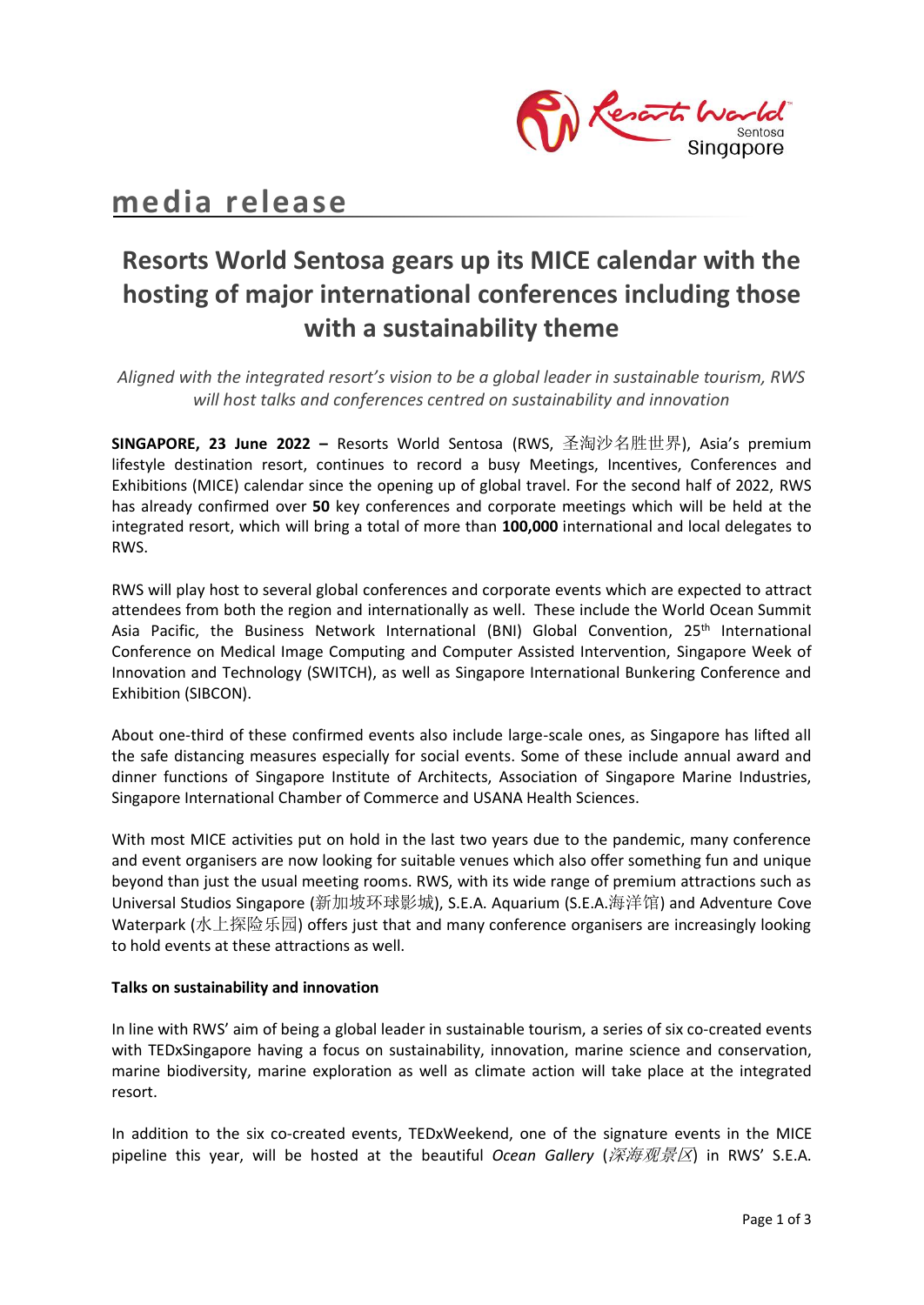Aquarium this Saturday, 25 June 2022. TEDxWeekend Singapore will be the only TEDxWeekend event in Asia Pacific with the other two events held in Munich, Germany and Sao Paulo, Brazil.

RWS' staging of these prestigious events is aligned with the Singapore Tourism Board (STB)'s objective to position Singapore as the magnet of "best-in-class" MICE events which bring businesses from all over the world together. This is part of Singapore's national strategy to strengthen its position as a global hub for business tourism and win back international visitors.

Mr Edward Chew, Senior Vice President, Sales & Marketing, RWS, said, "RWS embraces and walks the talk on sustainability. RWS is privileged to provide this platform to TEDxSingapore and inspire meaningful dialogue across disciplines on sustainability. S.E.A. Aquarium, a popular attraction that espouses marine conservation and protection, is the ideal venue to encourage like-minded members of the community to share new ideas and collaborative efforts on battling climate change and promoting eco-diversity. RWS' success and strong track record in supporting many clients' flagship events will put Singapore on the radar as a choice destination for business-leisure events."

Placing an emphasis on creative programming and customisation, RWS has full capabilities to offer expanded in-house services to clients beyond hardware and infrastructure. RWS' team of experienced cross-functional specialists and event venue experts, with their strong event planning skills and on-ground co-ordination, strive to curate the most outstanding, memorable and innovative experience for its delegates. In addition, RWS' multitude of differentiated indoor and outdoor venue spaces allow MICE specialists to create a satellite of tailored experiential events all under one roof, connected through hybrid and technological capabilities.

With sustainability as one of its key business priorities, RWS has made further strides in its sustainability journey by being the first destination in the world to be certified as a destination which meets both the Global Sustainable Tourism Council's Destination Criteria and Industry Criteria for Hotels. RWS had also received the SACEOS MICE Sustainability Certificate Intermediate Tier for Venue in 2021 and won the Special Award for Sustainability for the second consecutive year at the Singapore Tourism Awards 2022. Ushering in a new wave of sustainable tourism in the next decade, these green accolades reaffirm RWS' ongoing sustainability efforts as it continues to align its progress with the STB and Sentosa Development Corporation's long-term sustainability plans.

Mr Chew added: "Occupying a distinguished position in the MICE industry with a strong distinctive competitive edge, RWS is a leading player known for its capability in integrating business and leisure into an exciting and unique proposition that offers a total experience all under one roof. Our collaborations with our valued clients such as TEDxSingapore, Economist Impact for World Ocean Summit and Enterprise Singapore for SWITCH, affirms the resort's world-class offerings and its exemplary 'bleisure' environment. We hope that these inspirational events will facilitate in-depth business networking between delegates as well as thought-provoking discussions. We look forward to delivering our signature RWS hospitality and exceptional experience through these partnerships."

- Ends -

### **ABOUT RESORTS WORLD SENTOSA**

Resorts World Sentosa (RWS), Asia's premium lifestyle destination resort, is located on Singapore's resort island of Sentosa. Spanning 49 hectares, RWS is home to world-class attractions including Universal Studios Singapore, S.E.A. Aquarium, Dolphin Island and Adventure Cove Waterpark. Complementing the adventure and adrenaline of its theme parks and attractions are six unique luxury hotels, the world-class Resorts World Convention Centre and a casino. RWS offers award-winning dining experiences and exciting cuisines from around the world across its many renowned celebrity chef restaurants, establishing itself as a key player in